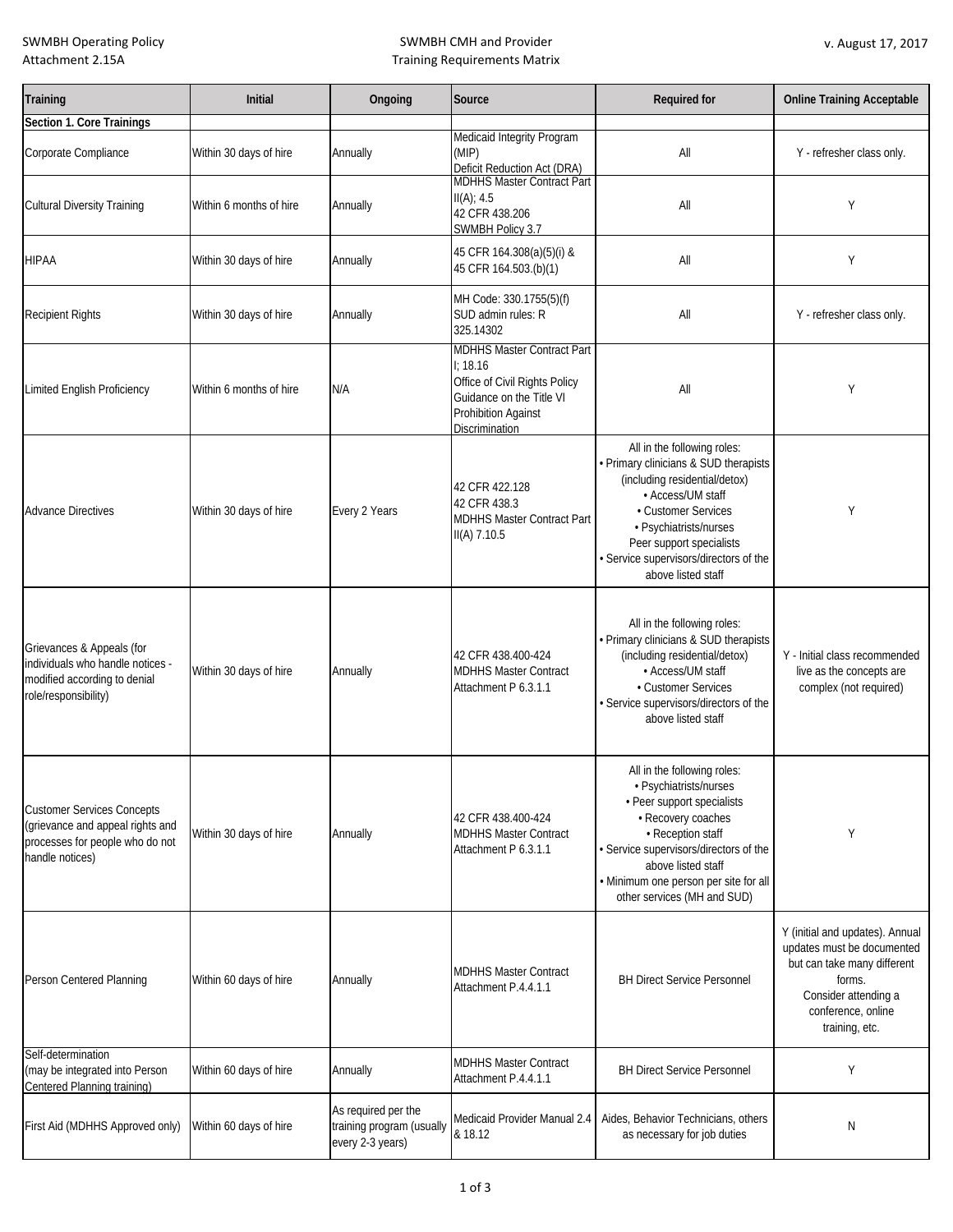# SWMBH CMH and Provider Training Requirements Matrix

| Training                                                                                                                                                   | <b>Initial</b>                                                                                                                  | Ongoing                                                              | Source                                                                 | <b>Required for</b>                                                                                                                                                                 | <b>Online Training Acceptable</b>                                                                                                   |
|------------------------------------------------------------------------------------------------------------------------------------------------------------|---------------------------------------------------------------------------------------------------------------------------------|----------------------------------------------------------------------|------------------------------------------------------------------------|-------------------------------------------------------------------------------------------------------------------------------------------------------------------------------------|-------------------------------------------------------------------------------------------------------------------------------------|
| CPR (MDHHS Approved only)                                                                                                                                  | Within 60 days of hire                                                                                                          | As required per the<br>training program (usually<br>every 2-3 years) | <b>AFC Licensing R</b><br>400.14204(3) and<br>R 330.1806               | Specialized Residential staff, others<br>as necessary for job duties                                                                                                                | N                                                                                                                                   |
| Blood Borne Pathogens (Exposure<br>Control, Prevention of Disease<br>Transmission)                                                                         | Within 30 days of hire                                                                                                          | Annually                                                             | MIOSHA R 325.70016                                                     | Direct Service Personnel / others as<br>necessary for job duties                                                                                                                    | Y - with opportunity for<br>supervised practice and Q&A<br>with a knowledgeable trainer<br>must be included.                        |
| Training in Individual Plan(s) of<br>Service of customers served                                                                                           | prior to delivery of service                                                                                                    | when plans are updated<br>or amended                                 | Medicaid Provider Manual<br>15.2.C.                                    | Aides                                                                                                                                                                               | Ν                                                                                                                                   |
| Section 2. Specialized Residential                                                                                                                         |                                                                                                                                 |                                                                      |                                                                        |                                                                                                                                                                                     |                                                                                                                                     |
| Non-Aversive Techniques for<br>Prevention and Treatment of<br>Challenging Behavior (PIHP-<br>approved curriculum if restrictive<br>interventions included) | Within 60 days of hire                                                                                                          | Annually                                                             | <b>MDHHS Master Contract</b><br>Attachment P.1.4.1 and<br>R 330.1806   | Specialized Residential staff/others<br>as necessary to implement individual<br>person-centered plans(s) of<br>person(s) for whom they are<br>responsible for providing direct care | Ν                                                                                                                                   |
| <b>Emergency Preparedness</b>                                                                                                                              | Within 90 days of hire or<br>prior to working<br>independently with<br>customers or as lead staff<br>Within 90 days of hire or  | ΝA                                                                   | R 330.1806<br><b>AFC Licensing R</b><br>400.14204(3)                   | <b>Specialized Residential Staff</b>                                                                                                                                                | Y                                                                                                                                   |
| <b>Medication Administration</b>                                                                                                                           | prior to working<br>independently with                                                                                          | ΝA                                                                   | Specialized Residential<br><b>Licensing Rules</b><br>R 330.1806        | <b>Specialized Residential Staff</b>                                                                                                                                                | Ν                                                                                                                                   |
| Introduction to Special Needs of<br>MI/DD                                                                                                                  | customers or as lead staff<br>Within 90 days of hire or<br>prior to working<br>independently with                               | <b>NA</b>                                                            | Specialized Residential<br><b>Licensing Rules</b><br>R 330.1806        | Specialized Residential Staff                                                                                                                                                       | Υ                                                                                                                                   |
| Nutrition                                                                                                                                                  | customers or as lead staff<br>Within 90 days of hire or<br>prior to working<br>independently with<br>customers or as lead staff | <b>NA</b>                                                            | Specialized Residential<br>Licensing Rules<br>R 330.1806               | Specialized Residential Staff                                                                                                                                                       | Υ                                                                                                                                   |
| Role of Direct Service<br>Workers/Working with People                                                                                                      | Within 90 days of hire or<br>prior to working<br>independently with<br>customers or as lead staff                               | <b>NA</b>                                                            | Specialized Residential<br><b>Licensing Rules</b><br>R 330.1806        | <b>Specialized Residential Staff</b>                                                                                                                                                | Ν                                                                                                                                   |
| <b>Health Administration</b>                                                                                                                               | Within 90 days of hire or<br>prior to working<br>independently with<br>customers or as lead staff                               | <b>NA</b>                                                            | Specialized Residential<br>Licensing Rules<br>R 330.1806               | Specialized Residential Staff                                                                                                                                                       |                                                                                                                                     |
| Section 3. Service Area Training Requirements                                                                                                              |                                                                                                                                 |                                                                      | <b>MDHHS Master Contract</b>                                           |                                                                                                                                                                                     |                                                                                                                                     |
| <b>Access Standards Training</b>                                                                                                                           | Within 30 days of hire                                                                                                          | Annually                                                             | Attachment P.4.1.1                                                     | <b>Access staff</b>                                                                                                                                                                 | Υ                                                                                                                                   |
| <b>ACT physician training (MDHHS</b><br>approved)                                                                                                          | Within 12 months of hire                                                                                                        | <b>NA</b>                                                            | Medicaid Provider Manual 4.3                                           | <b>ACT physicians</b>                                                                                                                                                               | Ν                                                                                                                                   |
| ACT training (MDHHS approved)                                                                                                                              | Within 6 months of hire                                                                                                         | Annually                                                             | Medicaid Provider Manual 4.3                                           | ACT staff -<br>except physicians                                                                                                                                                    | Ν                                                                                                                                   |
| Child and Family specific training                                                                                                                         | Within 12 months of hire                                                                                                        | 24 hours Annually                                                    | Children's Diagnostic and<br>Treatment Services Program<br>requirement | Child mental health professionals                                                                                                                                                   | Y - Viewing videos, online<br>training, or reading should<br>account for no more than 8<br>hours of the 24 hour minimum<br>per year |
| Co-occurring training                                                                                                                                      | Within 30 days of hire                                                                                                          | Every 2 years                                                        | <b>MDHHS Master Contract</b>                                           | Access staff                                                                                                                                                                        | Υ                                                                                                                                   |
| Core Components of Case<br>Management                                                                                                                      | Within 30 days of hire                                                                                                          | Annually                                                             | Attachment P.4.1.1<br>Medicaid Provider Manual<br>Section 13.1         | MH Case Management Staff                                                                                                                                                            | Υ                                                                                                                                   |
| Federal Drug and Alcohol<br>Confidentiality Law (online at<br>www.improvingmipractices.org or<br>www.mi-pte.org/online.php )                               | Within 30 days of hire                                                                                                          | Annually                                                             | <b>BHDDA Prevention Policy</b>                                         | <b>SUD Staff</b>                                                                                                                                                                    | Υ                                                                                                                                   |